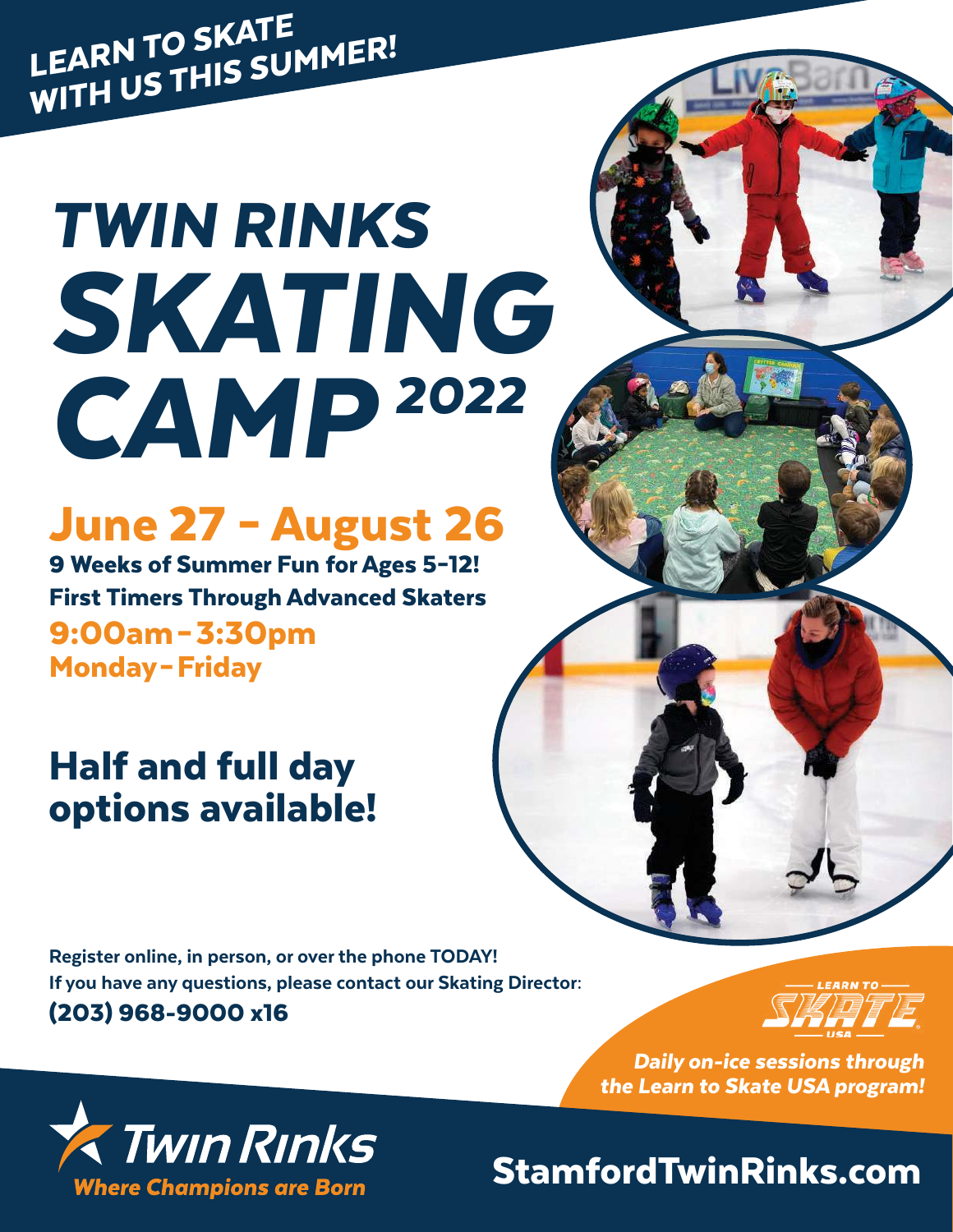### SUMMER AT TWIN RINKS HAS NEVER BEEN BETTER!

**We offer a wide range of activities for skaters between the ages of 5-12, that allow for a FUN, safe & enjoyable experience. Our summer program offers daily on-ice sessions through the United States Figure Skating Association's Learn to Skate USA Program and a variety of daily off-ice activities!**

#### DAILY SCHEDULE

- **8:45–9:00am: Drop-Off**
- **9:00am–12:00pm: On-Ice/Off-Ice Activities**
- **12:00pm: Pick Up for Half Day Campers**
- **12:00–12:30pm: Lunch**  (bring your own or purchase at rink)
- **12:30–3:30pm: Off-Ice Activities**
- **3:30pm: Pick Up for Full Day Campers**

### OFF-ICE ACTIVITIES

- **Animal Encounters • Arts & Crafts**
- **Dance/Stretching • Soccer**
- - **Movies**
- **Board Games And MORE!**

#### WHAT TO BRING

#### Helmets are REQUIRED for all Beginners or anyone 8 years old & under for all on-ice sessions.

**• Skates for on-ice activities**  Bring your own or rent for FREE!

**• Helmet**

**• Sneakers**  (No open-toed shoes)

- **Long Pants, Jacket & Gloves**
- **Extra Change of Clothes**
- **Water Bottle and/or Juice • Nut-Free Snack**

#### PROGRAM DATES

**Week 1: June 27–July 1 Week 2: July 5–8\* (4 days) Week 3: July 11–15**

**Week 4: July 18–22 Week 5: July 25–29 Week 6: August 1–5** **Week 7: August 8–12 Week 8: August 15–19 Week 9: August 22–26**

#### PROGRAM FEES

| <b>FULL DAY</b><br>1 Week: \$365 | Week 2: \$290 | All 9 Weeks: \$2,900 |
|----------------------------------|---------------|----------------------|
| <b>HALF-DAY</b><br>1 Week: \$215 | Week 2: \$170 | All 9 Weeks: \$1,600 |

10% Sibling Discount for 2nd child (1st child is full price)

Credits and refunds will not be issued for absences, lateness or sickness.